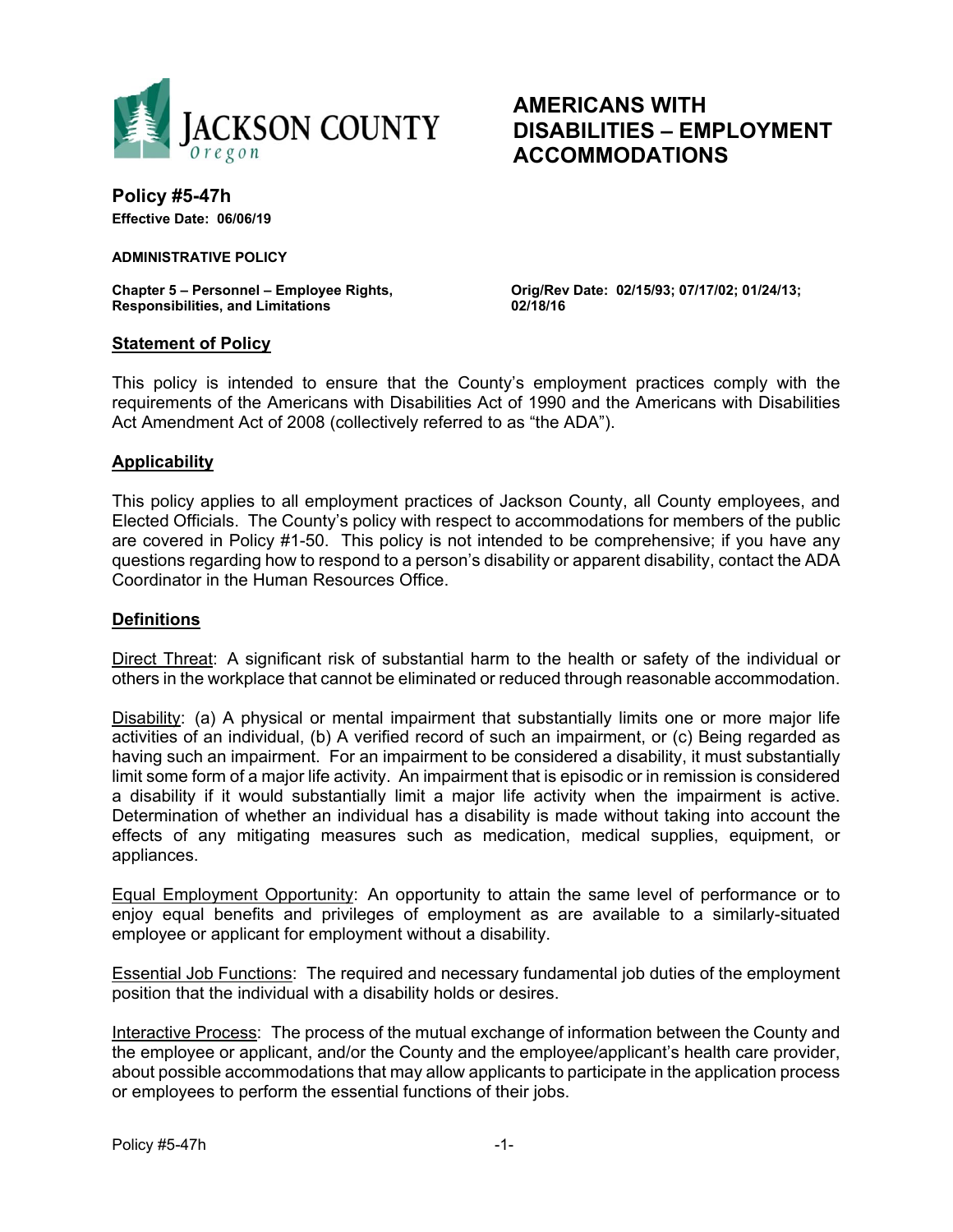Major Life Activities: Includes but is not limited to, caring for oneself, performing manual tasks, seeing, hearing, eating, sleeping, walking, standing, lifting, bending, speaking, breathing, learning, reading, concentrating, thinking, communicating, and working. Major life activities also includes the operation of major bodily functions, such as immune system, normal cell growth, digestive, bowel, bladder, neurological, brain, respiratory, circulatory, endocrine, and reproductive functions.

Qualified Individual With a Disability: An individual that satisfies the skills, experience, education, and other job-related requirements of the position sought or held who can perform the essential job functions of the position, with or without reasonable accommodation.

Reasonable Accommodation: A modification or adjustment to a job, the work environment, or the way things are usually done that enables a qualified individual with a disability to enjoy an equal employment opportunity and that permits an applicant to participate in the application process or an employee to perform the essential job functions of their position without imposing an undue hardship to the County.

Substantially Limits: The determination of whether an impairment "substantially limits" a major life activity shall be made without regard to the effects of mitigating measures such as: medication, medical supplies, equipment, appliances, low-vision devices, prosthetics, hearing aids and cochlear implants or other implantable hearing devices, mobility devices, or oxygen therapy equipment and supplies; use of assistive technology; reasonable accommodations or auxiliary aids or services; or learned behavioral or adaptive neurological modifications. However, the corrective effects of ordinary eyeglasses or contact lenses shall be considered.

Undue Hardship: Any action requiring significant difficulty or expense such that an accommodation would be unduly costly, extensive, substantial, or disruptive, or that would fundamentally alter the nature or operation of the County.

## **In General**

Jackson County will adhere to all applicable laws, regulations, and guidelines with respect to employment practices as required to afford equal employment opportunity to qualified persons with a disability that will enable them to participate in any job application process, to perform the essential job functions of the position, and to receive the terms, conditions, benefits, or privileges of employment in the same or similar manner as employees without disabilities.

The County does not discriminate in any terms or conditions of employment including, but not limited to, hiring or placement, demotion or transfer, leaves of absence, rates of pay and other compensation, training, disciplinary action, layoff, or termination.

## **Recruitment and Selection**

Upon oral or written request, qualified persons with disabilities applying for County positions may request reasonable accommodations during the recruitment and selection process. Applicants should be encouraged to make such requests in writing to the Human Resources Office; however, if the applicant is not able to submit the request in writing, other forms are acceptable. All such requests should be forwarded to the ADA Coordinator.

 The job announcement shall include information that informs applicants that they may request reasonable accommodations as part of the recruitment and selection process.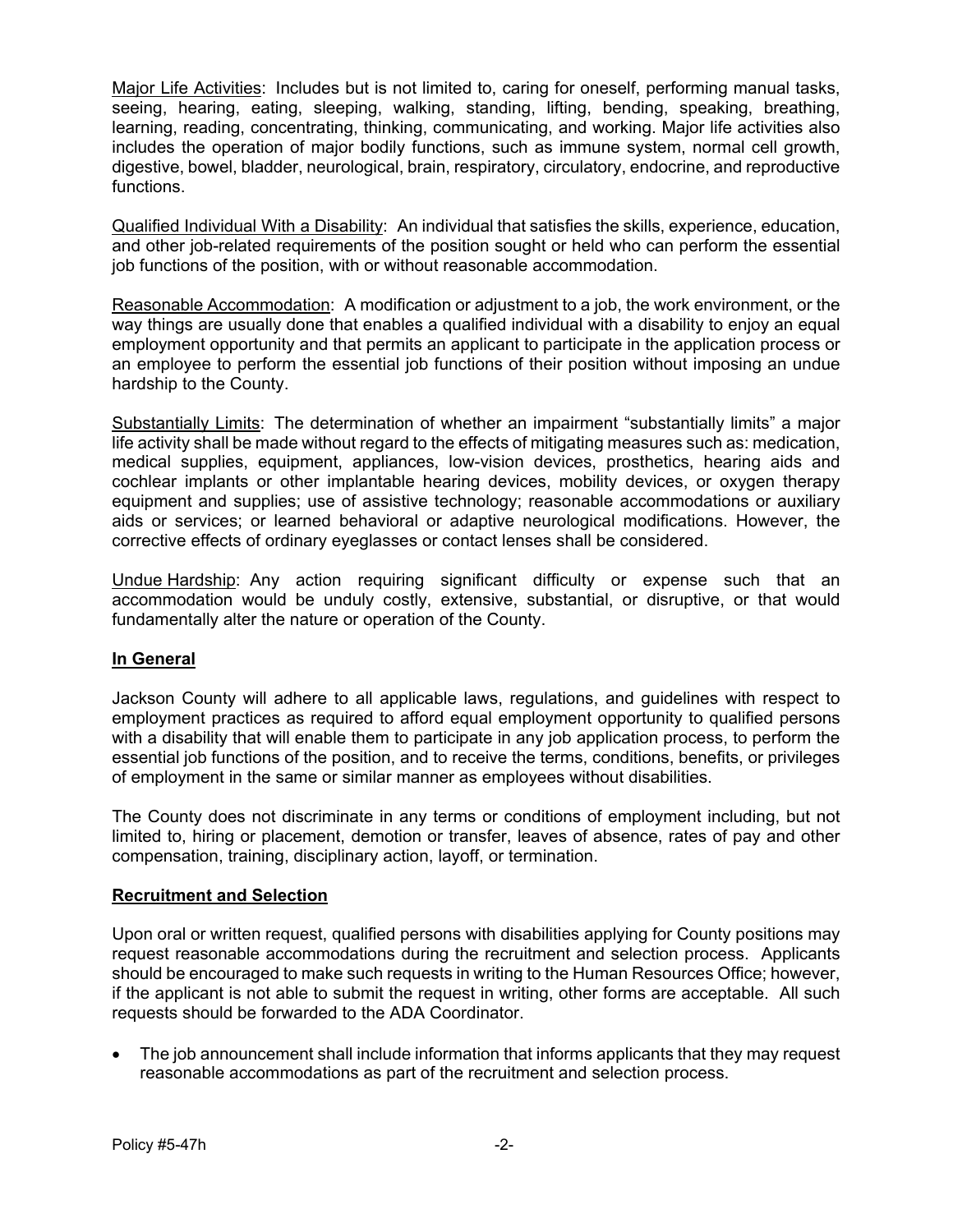- Hiring managers may inquire as to the ability of an individual to perform the essential job functions of the position they are seeking with or without reasonable accommodation.
- Hiring managers shall not ask questions about matters such as physical or mental health status, physical or mental health history, drug use, disabilities, protected leave usage, or any other health or disability-related inquiry.
- If an applicant voluntarily discloses that they have a disability and/or asks about what reasonable accommodations the County could offer them if hired, the applicant should be told that the County has an ADA Coordinator in the Human Resources Office and that the County provides for reasonable accommodations through the interactive process. However, that process takes place after a person has been selected as the most qualified applicant and offered a job.

### **Reasonable Accommodations During Employment**

County employees with disabilities are entitled to reasonable accommodations that will enable them to perform the essential job functions of their position, to participate in any job application process, and to participate in any of the terms, conditions, benefits, or privileges of employment in the same or similar manner as employees without disabilities.

- Employees may request a reasonable accommodation in accordance with this policy. Employees should make such requests in writing to the ADA Coordinator; however, if the employee is not able to submit the request in writing, other forms are acceptable.
- A supervisor who receives a request for a reasonable accommodation, or who believes a reasonable accommodation is needed even if not formally requested, should notify the ADA Coordinator of the request or apparent need.
- The ADA Coordinator or designee will engage in the interactive process.
- Managers and supervisors, in consultation with the ADA Coordinator will determine an appropriate reasonable accommodation in accordance with this policy.
- A request for an accommodation may be denied if the accommodation would impose an undue hardship on the County.
- Whether an accommodation will impose an undue hardship is determined on a case-by-case basis. Factors to be considered may include but are not limited to:
	- the nature and net cost of the accommodation;
	- the financial resources of the County needed to provide the accommodation;
	- the type of operation or services provided by the department or position and the location and layout of the work site and the impact of the accommodation on the operations, services, and facilities of the department;
	- the number of employees in the effected department or program and effect of the accommodation on those employees;
	- whether a direct threat would remain even if the accommodation was provided
- Whether an accommodation will impose an undue hardship on the County shall be determined by the Department Director in consultation with the ADA Coordinator.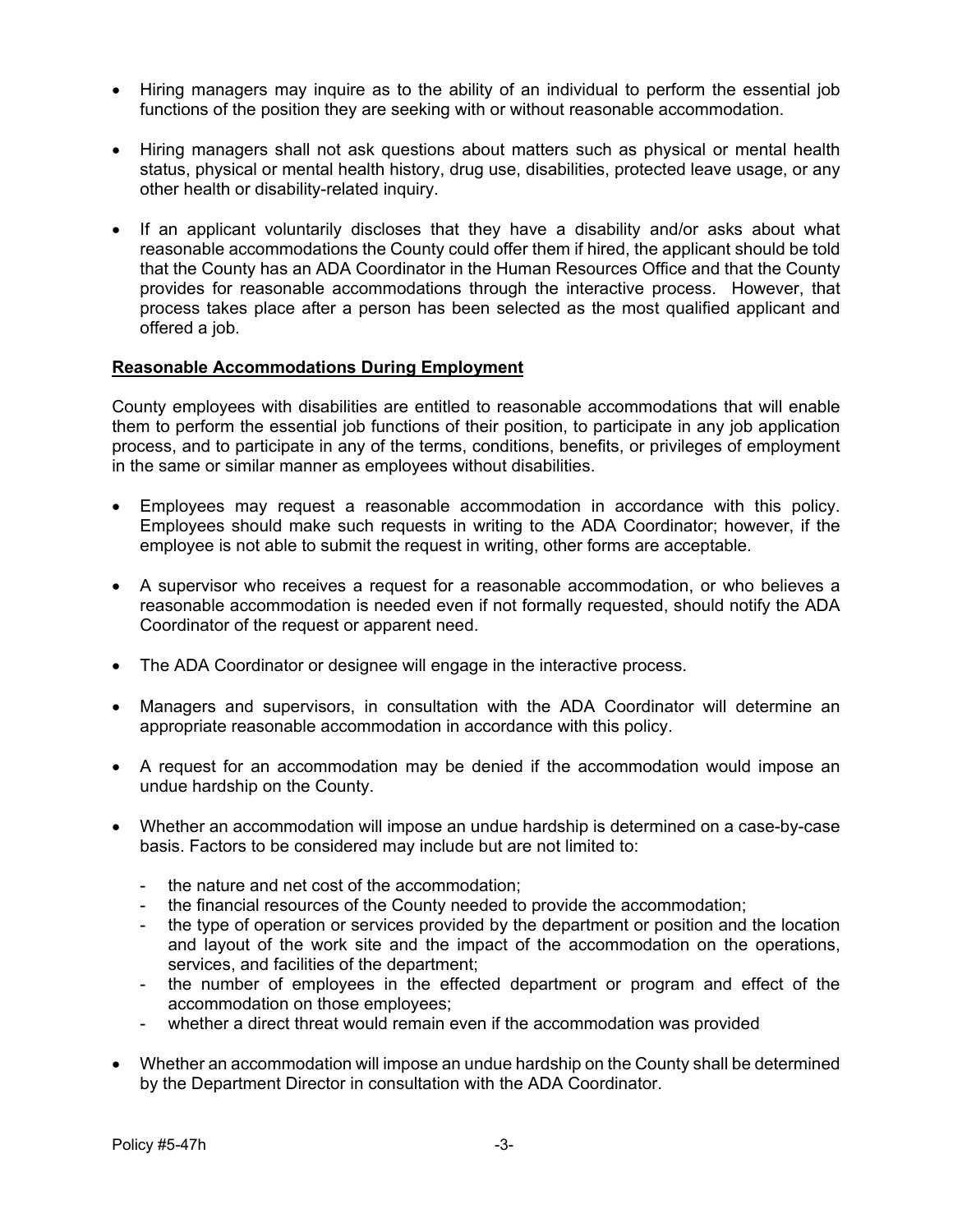In circumstances where no reasonable accommodation can be found for the employee in the employee's current position, it may be a reasonable accommodation to reassign the employee to a different vacant position in the County if the employee meets minimum qualifications, is able to perform all essential job functions of the different position with or without reasonable accommodation, and the assignment complies with the collective bargaining agreement if applicable. When an employee is reassigned to a different position as a reasonable accommodation, they shall be paid in accordance with the salary schedule for the position to which they are reassigned.

### **Employment-Related Physical and Psychological Examinations**

Subject to the terms of any applicable collective bargaining agreements, the County may require an applicant who has accepted a conditional offer of employment or an employee to undergo an employment-related physical or psychological examination for the purpose of providing medical documentation which verifies that: (a) the individual has a qualifying disability that substantially limits one or more major life activities; (b) the applicant or individual is able to safely perform the essential functions of the position they hold or are applying for; and/or (c) that the applicant or employee does not pose a direct threat to themselves or others.

- Disability-related inquiries and examinations of employees must be job-related and consistent with business necessity. A medical inquiry or examination is job related and consistent with business necessity when:
	- the County has reasonable belief, based on objective evidence, that the ability of an employee to perform the essential functions of the position may be impaired by a medical condition; or
	- the County has reasonable belief, based on objective evidence, that an employee will pose a direct threat to themselves or others due to a medical condition; or
	- the employee asks for a reasonable accommodation and the disability or need for accommodation is not known or obvious; or
	- the inquiry or examination is required in positions that affect public safety.
- Except as provided in section below, a physical or psychological medical examination may be required of a candidate for employment, but only after an offer of employment has been accepted.

An offer of employment may be made to a candidate for employment on the condition that the individual passes a physical or psychological examination only if all other candidates for the position are subject to the same examination regardless of their disability.

#### **Service Animals**

Employees who need a service animal must obtain authorization through the accommodation request process described in this policy prior to bringing the service animal to the worksite.

A "service animal" is defined as a dog that is individually trained to do work or perform tasks for the benefit of an individual with a disability, including a physical, sensory, psychiatric, intellectual, or other mental disability. Other species of animals, whether wild or domestic, trained or untrained, are not service animals for the purposes of this policy.

If a service animal is out of control and the handler does not take effective action to control it, or if it is not housebroken, the animal may be excluded from County buildings. A service animal